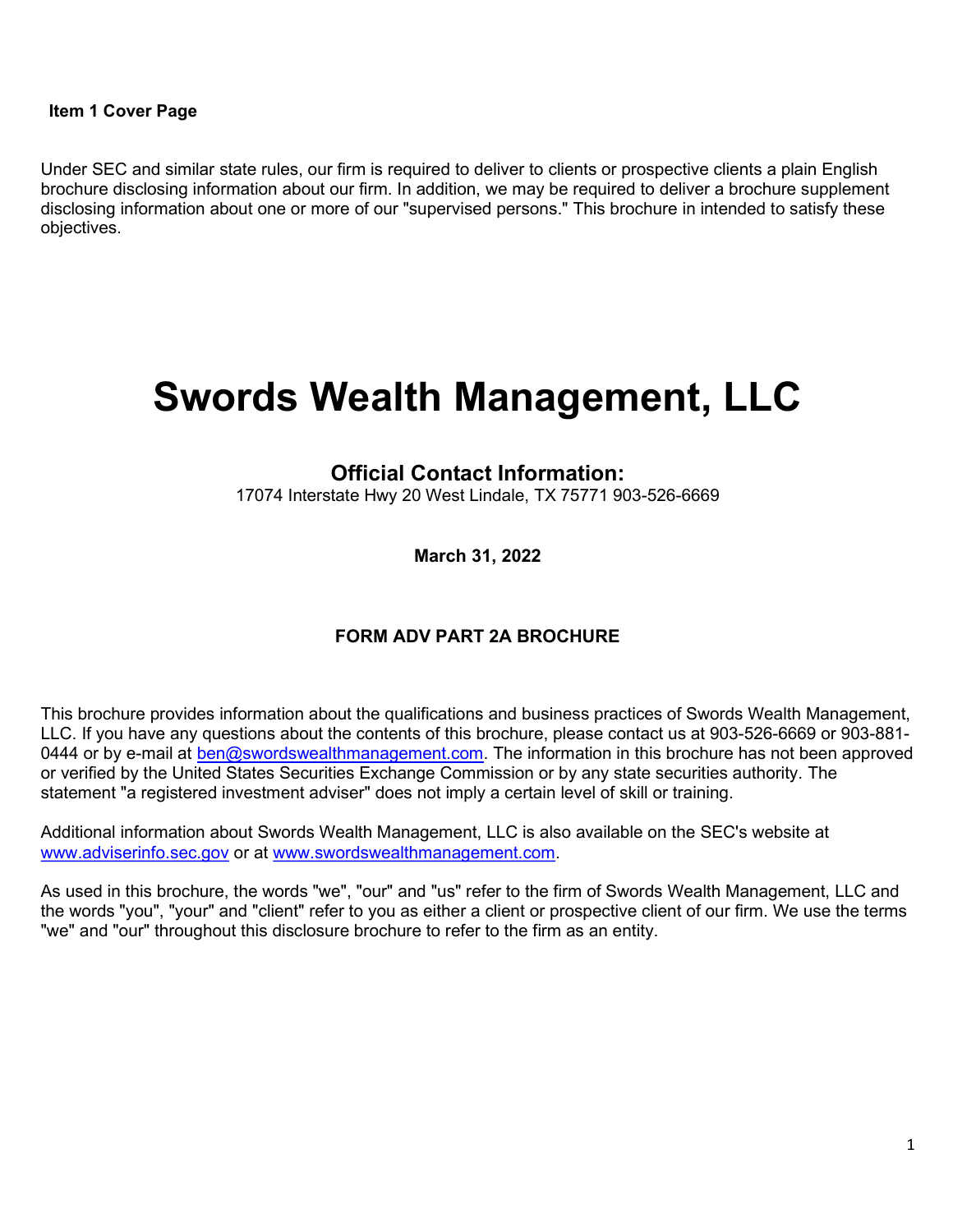## Item 2 Summary of Material Changes

Form ADV Part 2 requires registered investment advisers to amend their brochure when information becomes materially inaccurate. If there are any material changes to an adviser's disclosure brochure, the adviser is required to notify you and provide you with a description of the material changes.

Materials changes since the last annual update of Form ADV Part 2 dated March 31, 2021 are as follows:

The firm's branch address has changed to 613 Chase Dr., Tyler, TX 75701-9424.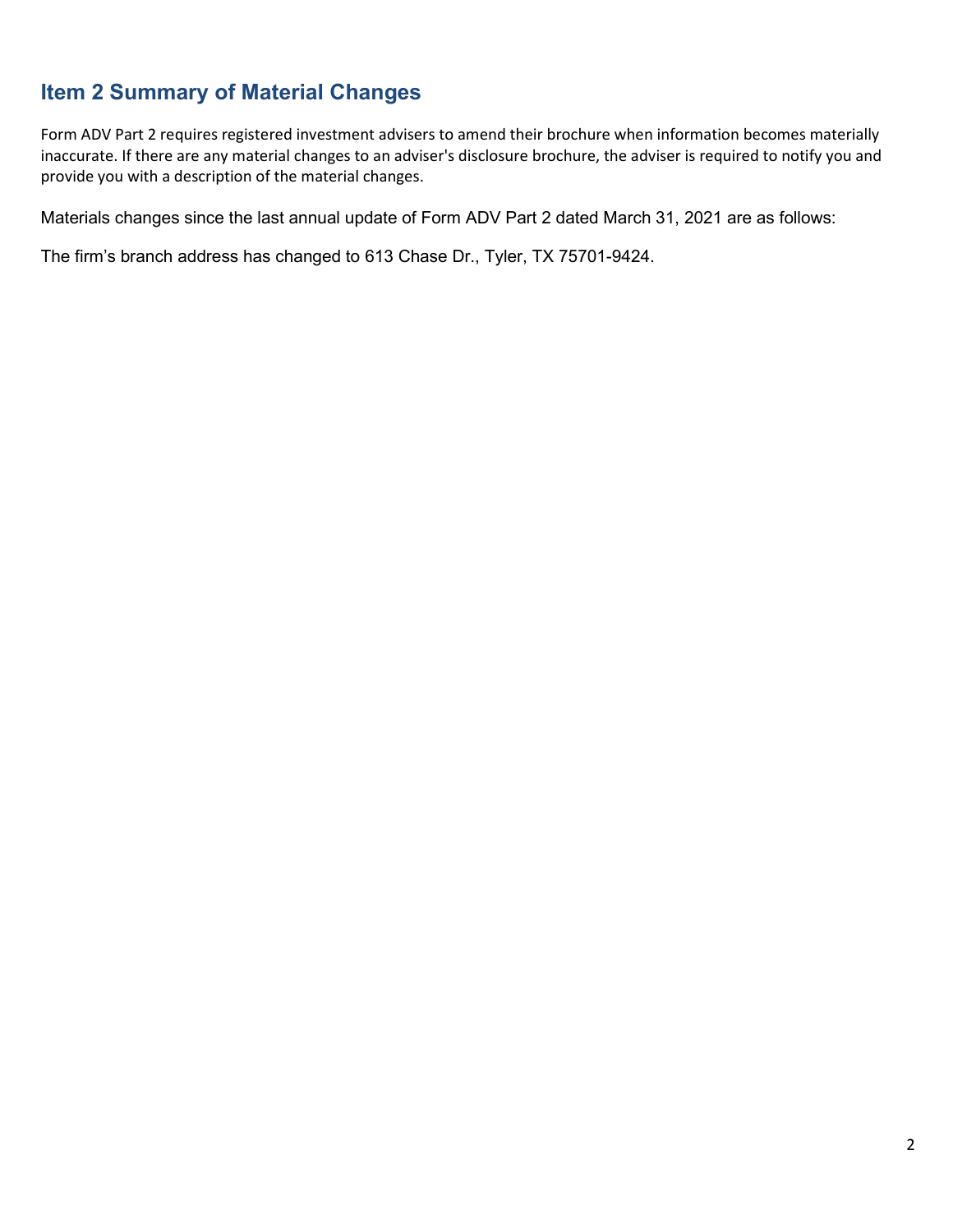## Item 3 Table of Contents

| Item 1 Cover Page                                                                             | Page 1  |
|-----------------------------------------------------------------------------------------------|---------|
| Item 2 Summary of Material Changes                                                            | Page 2  |
| Item 3 Table of Contents                                                                      | Page 3  |
| Item 4 Advisory Business                                                                      | Page 4  |
| Item 5 Fees and Compensation                                                                  | Page 5  |
| Item 6 Performance-Based Fees and Side-By-Side Management                                     | Page 7  |
| Item 7 Types of Clients                                                                       | Page 8  |
| Item 8 Methods of Analysis, Investment Strategies and Risk of Loss                            | Page 8  |
| Item 9 Disciplinary Information                                                               | Page 9  |
| Item 10 Other Financial Industry Activities and Affiliations                                  | Page 9  |
| Item 11 Code of Ethics, Participation or Interest in Client Transactions and Personal Trading | Page 9  |
| Item 12 Brokerage Practices                                                                   | Page 10 |
| Item 13 Review of Accounts                                                                    | Page 10 |
| Item 14 Client Referrals and Other Compensation                                               | Page 10 |
| Item 15 Custody                                                                               | Page 11 |
| Item 16 Investment Discretion                                                                 | Page 11 |
| Item 17 Voting Client Securities                                                              | Page 11 |
| Item 18 Financial Information                                                                 | Page 11 |
| Item 19 Requirements for State-Registered Advisers                                            | Page 11 |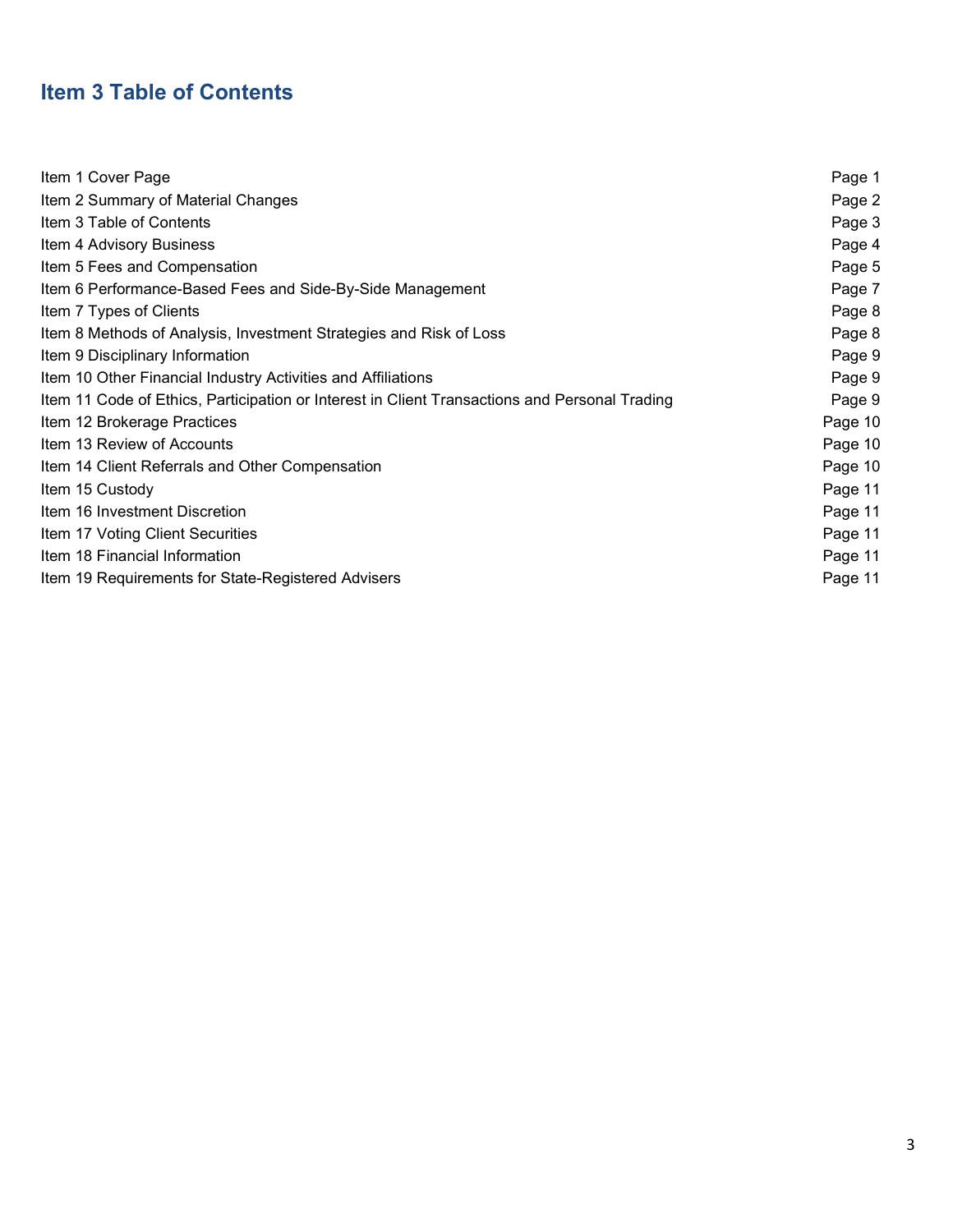## Item 4 Advisory Business

Swords Wealth Management, LLC (formerly known as Steve A. Swords, CPA) has been a registered investment adviser since 1988. The firm transitioned from a sole proprietorship to a limited liability company established under the laws of the State of Texas in January 2013. Ben Dean is the majority owner.

The firm provides investment supervisory services approximately 70% of the time in a combination of both nondiscretionary and discretionary actions with client assets. These services are most often referred to as "monitoring" and "discretionary management" services.

As of December 31, 2021, the practice had approximately the following Client accounts:

| Discretionary Accounts:     | 317 | \$43,810,574.95 |
|-----------------------------|-----|-----------------|
| Non-Discretionary Accounts: | 68  | \$ 6,806,952.87 |
| Total:                      |     | \$50,617,527.82 |

The other 30% of the time is taken up with, on more than an occasional basis, furnishing advice to clients on matters not involving securities specifically such as general financial and investment planning, as well as furnishing investment advice through **consultations** or **designated account management** not included in investment supervisory services.

Monitoring and discretionary management services are the foundation of our firm's practice and most clients will engage one of these services. Services generally include developing a perpetual financial and investment plan and implementing the investment aspects of those plans.

These services usually progress through several stages: **initial** financial and investment planning, investment selection and placement (or repositioning to strategy), continual monitoring and/or management and reporting of investment accounts, and, finally, regular meetings with Clients to update planning and/or implementation actions. The in-house programs for designated account management include the "MMA-Tactical Aggressive" program, "MMA-Tactical Moderate" program and the "Bradly Retirement Allocation Program" described as follows:

• MMA-Tactical Aggressive trades exchange traded funds (ETFs) and /or open-end or closed-end mutual funds, and/or individual stocks or bonds. This program seeks to participate in select domestic and global markets and favored sectors in equity, bond, real estate, or commodity investments (including precious metals or miners). It attempts to take advantage of short-term trends using either regular mutual funds or ETFs, leveraged ETFs, inverse ETFs, individual stocks or bonds, or a combination thereof. Multiple indicators are monitored to help identify developing trends in the markets. It is possible under certain market conditions to be fully invested in cash and/or short-term bonds or bond funds to help protect principal.

• MMA-Tactical Moderate trades exchange traded funds (ETFs) and /or open-end or closed-end mutual funds and utilizes the trend weighting strategy. This program seeks to participate in either or both domestic and global markets with a focus on a broad allocation of equity, bond, real estate, or commodity investments (including precious metals or miners). It attempts to reduce the extra risk and trading costs associated with more aggressive trading by placing more emphasis on intermediate trends and the use of regular mutual funds or unleveraged ETFs, and by reducing exposure to leveraged ETFs or inverse ETFs. Multiple indicators are monitored to help identify developing trends in the markets. It is possible under certain market conditions to be fully invested in cash and/or short-term bonds or bond funds to help protect principal.

• Bradly Retirement Allocation Program is a program with two primary objectives: low volatility and consistent absolute returns. It uses the trend weighting strategy that could underweight equity exposure by reducing equity allocation as low as 0% if a bearish trend is confirmed. The program is allocated to three (3) "baskets of money": 1) Yield-focused investments providing a high dividend yield and total return target between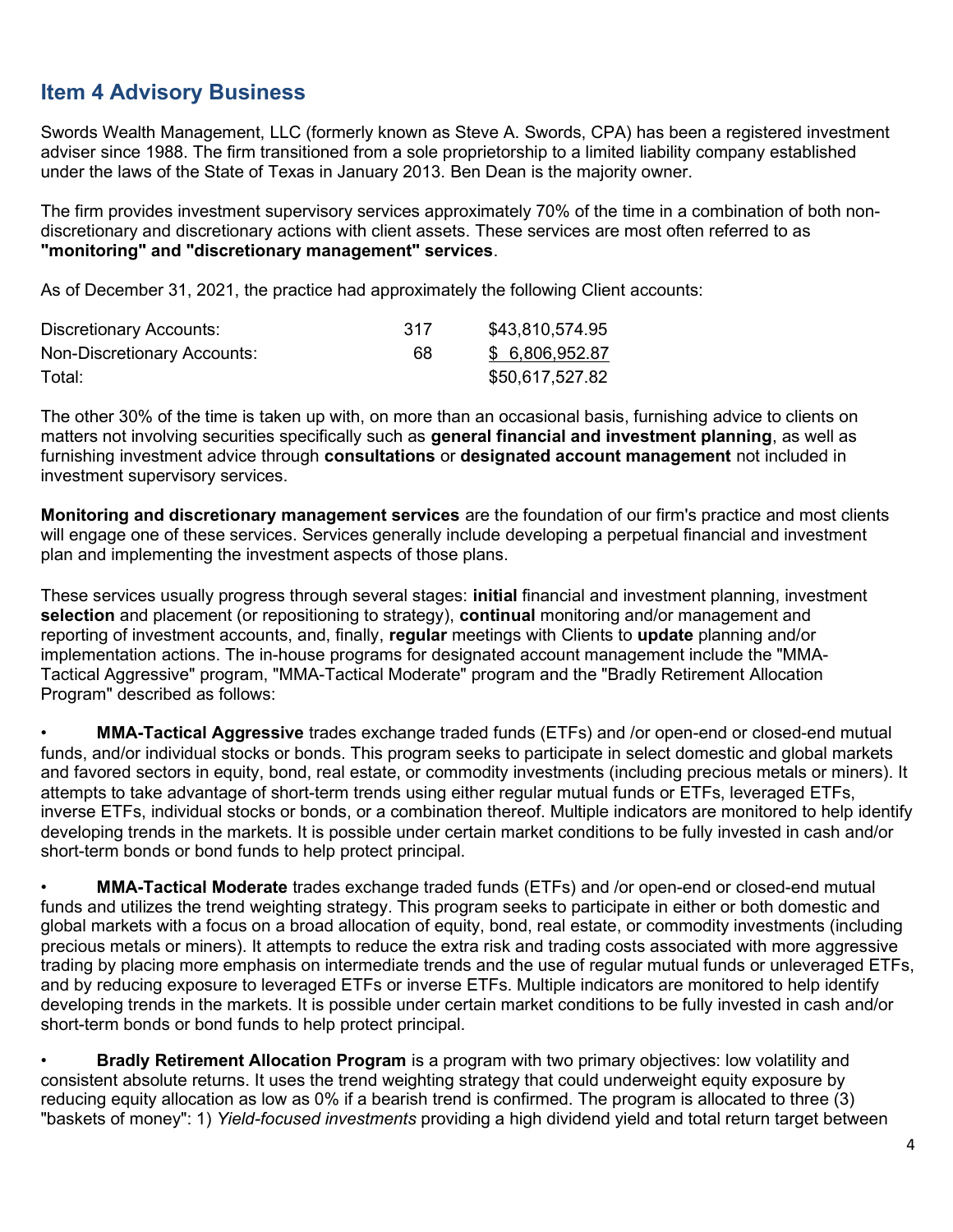6% and 8%; 2) Growth-oriented investments with a further allocation between money managed accounts [MMAs] that could be exclusively tactical (can have as little as 0% exposure to equities at any given time) or exclusively strategic (maintaining a buy and hold philosophy) as well as growth focused mutual funds or ETFs and limited individual stock ownership; and 3) Cash or Liquidity Focused Investments which provide for the investors' current distribution needs; these could include brokerage accounts or Money Market, Income, or Balanced Mutual Funds which allow for systematic liquidations. Allocation between Yield-focused versus Growth-focused investment depends on the risk tolerance of the account holder. To hedge against inflation or loss of purchasing power, the allocation can include positions which give exposure to various commodity and currency markets. The program's goal is to consistently provide returns of at least 6% per year with lower volatility than pure equity market exposure and less than 10% maximum drawdown. No assurance can be given that these objectives will be met. As part of the allocation, MMAs are separately managed with more narrow objectives and may incur higher volatility, additional fees and trading charges [see separate program information].

#### Selection of Other Advisers

As part of our investment advisory services, we may select or recommend that you use the services of a thirdparty money manager ("MM") to manage a portion of your investment portfolio in a separate money managed account ("MMA"). After gathering information about your financial situation and objectives, we will recommend that you engage a specific MM or investment program and open a MMA. Factors that we take into consideration when making our recommendation(s) include, but are not limited to, the following: MM's performance, methods of analysis, fees, the custodian of the MMA, your financial needs, investment goals, risk tolerance, and investment objectives. We will periodically monitor the MM's performance to ensure its management and investment style remains aligned with your investment goals and objectives.

The MM(s) will actively manage your designated MMA assuming discretionary investment authority over it. We may assume discretionary authority to hire and fire MM(s) and/or reallocate your assets to other MM(s) where we deem such action appropriate. SWM may act as solicitor on separately managed accounts. As such we will disclose to the client the total fee as well as SWM's portion of the total fee.

#### Types of investments

Types of investments of normal use in the course of the practice include equity securities [including exchange traded funds and other exchange listed or over-the-counter securities], corporate debt securities [such as bonds but not including commercial paper], certificates of deposit, municipal securities, investment company securities [including variable life insurance, variable annuities, and mutual funds shares], United States government securities, options contracts on securities, and interests in nonliquid or ill-liquid investments in real estate, oil and gas interests, equipment leasing, or other direct participation investments.

## Item 5 Fees and Compensation

Our firm offers investment advisory services for the following types of compensation:

- 1. a percentage of assets under monitoring and management
- 2. a percentage of assets under designated account management
- 3. hourly charges
- 4. fixed fees (not including subscription fees)
- 5. solicitor fees

Fees for initial financial and investment planning or a more abbreviated custom planning are billed on either a fixed fee basis dependent upon services provided and/or the gross assets of the client, or an hourly basis, at various rates, dependent on the services given and/or the billing rates of the professionals and staff performing the services required. Fees may be estimated for a new client and billed to the client on a flat, fixed fee basis for this service.

The most common circumstance is to pay \$2,500 for planning which includes the production of a financial planning workbook, implementation action steps, and a web-based model for tracking forward progress. (For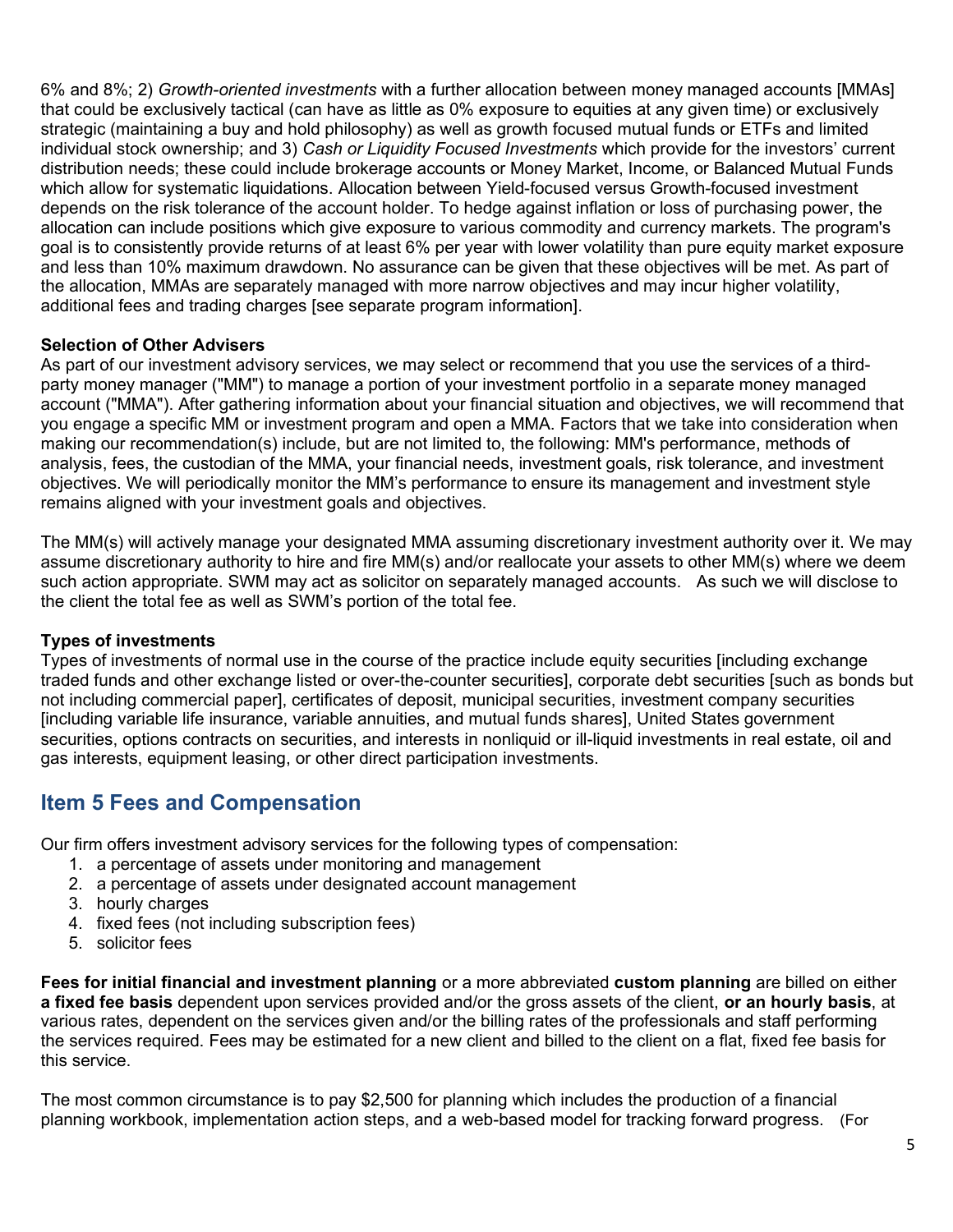estates with assets in excess of \$2,000,000 or income in excess of \$300,000 the fee is \$3,000.)

Other custom planning services include abbreviated investment planning, basic retirement needs planning, divorce planning, or estate planning as well as a review of existing plans and consultation. Fixed fees for these services range from \$1,000 to \$2,500. Hourly fees are based on \$250 per hour.

#### Asset Advisory Services (based on percentage of assets under monitoring and management)

After the completed initial financial and investment planning documentation is delivered, additional services including, but not limited to, continual monitoring or management of financial and investment planning decisions are normally agreed upon.

Monitoring and management services and periodic revisions to the asset allocation decisions are provided on both a non-discretionary and discretionary basis with a separate asset schedule adopted for each.

During the monitoring period, occasional strategic or tactical repositioning may be recommended. The intent is to execute advice or discretionary authority with minimal transaction charges.

Annual monitoring and management fees are based on the net asset value on the valuation date of a client's existing investment portfolio assets. Investment portfolio assets include the net equity of all scheduled assets plus any additions to scheduled accounts unless mutually excluded by client and the firm.

These fees are paid quarterly in advance commencing on the date our firm begins to provide such services. If during any period there are contributions to the Investment Portfolio and/or the Employee Savings Plan, we shall be entitled to additional compensation with respect to such contributions, prorated from the date of contribution to the Investment Portfolio and/or the Employee Savings Plan. Such additional compensation with respect to any quarter shall be added to the following quarterly billing. Withdrawals from the Investment Portfolio and/or the Employee Savings Plan during any period will generate a refund of the fees paid prorated from the date of withdrawal for that period.

Monitoring and discretionary management, management services and designated account management services valuation date shall initially be the date each account is funded. Thereafter, the valuation date shall be based on the value of your account(s) on the last business day of the previous quarter with adjustments to fee amounts occurring at the first subsequent billing. The fee schedule for monitoring and discretionary management services is generally the same for all clients. However, the fee may be negotiable depending on size of account, other services being rendered, length of time with an advisory representative or any other factors deemed applicable at the firm's sole discretion. Therefore, the fees paid by some clients may vary from the fees paid by other clients for the same or similar programs or services. All fees assessed for designated account management are individually disclosed to the client and approved by the client

#### Fee Schedule as a percentage of assets under monitoring and management:

The Annual Fee Schedule is as follows:

|                |               | <b>Quarterly Fee</b> | Annual Fee |
|----------------|---------------|----------------------|------------|
| On first       | \$500,000     | .3750%               | $1.500\%$  |
| On next        | \$500,000     | .3125%               | 1.250%     |
| On next        | \$1,000,000   | .2500%               | $1.000\%$  |
| On amount over | **\$2,000,000 | .1875%               | .750%      |

\*\*negotiable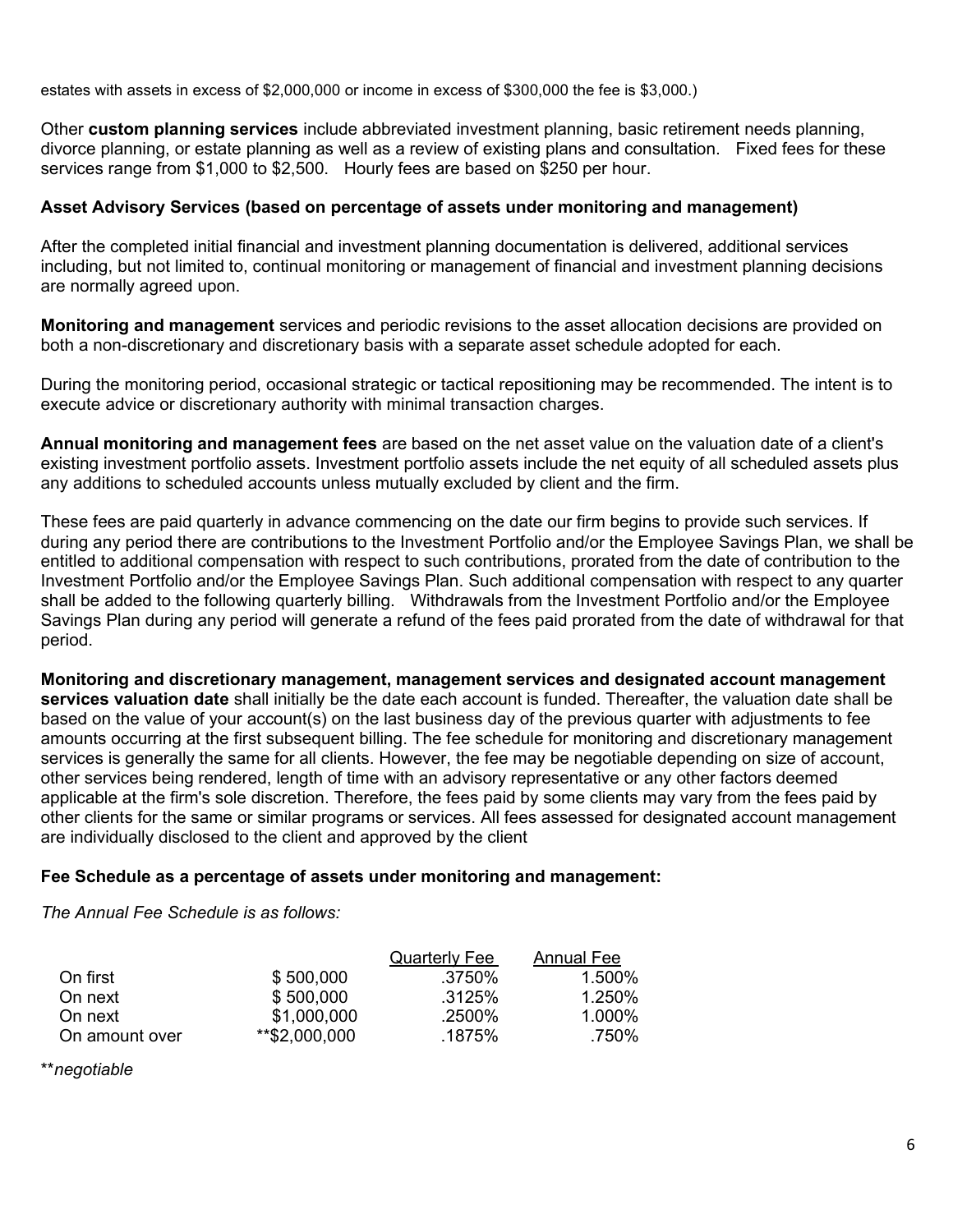Fees are paid quarterly in advance. We will not require prepayment of a fee more than six months in advance and in excess of \$500. Clients may elect to have quarterly fees deducted directly from their accounts or to be billed directly. Fees are only deducted from accounts on which the custodian has agreed to provide regular statements showing all activity including fee withdrawals. Therefore, duplicate invoices are not provided to clients unless requested.

Clients may be charged annual custodial fees, mortality charges and expenses on insurance company accounts, expenses by mutual funds or other investment company accounts, and brokerage or other transaction costs with third-party brokerage accounts which our firm does not share in.

Implementation Costs: Clients may have the option to purchase investment or insurance products that our firm's advisory representatives recommend through other brokers or agents that are not affiliated with our firm. Where investments are purchased through an institutional brokerage platform [i.e. TD Ameritrade Institutional], we receive no markup or commission compensation. Customary brokerage transaction charges may apply.

Clients not requesting investment monitoring or discretionary management services, but merely wishing private consultations to ask questions, etc., will be advised as circumstances dictate. They are charged a flat fee or an hourly consultation fee which is dependent upon the planning service or the billing rates of the professionals providing such consultation.

Termination of services can occur upon thirty days written notice to the other party by certified or registered mail or by email to Ben@SwordsWealthManagement.com.

#### Selection of other Advisers

The advisory fee you pay to the MM is established and payable in accordance with the brochure provided by each MM to whom you are referred. These fees may or may not be negotiable. We may share in the advisory fee you pay to the MM. Since this referral fee is a portion of the MM fee you would otherwise pay to the MM, it does not cause you to incur any additional fees. Our compensation may differ depending upon the individual agreement we have with each MM. As such, a conflict of interest exists where our firm or advisory representatives with our firm has an incentive to recommend one MM over another MM with whom we have more favorable compensation arrangements or other advisory programs offered by MMs with whom we have less favorable compensation arrangements.

You will be required to sign an agreement directly with the recommended MM(s). You may terminate your advisory relationship with the MM according to the terms of your agreement with the MM. You should review each MM's brochure for specific information on how you may terminate your advisory relationship with the MM and how you may receive a refund, if applicable. You should contact the MM directly for questions regarding your advisory agreement with the MM.

## Item 6 Performance-Based Fees and Side-By-Side Management

No performance-based fees are charged or accepted.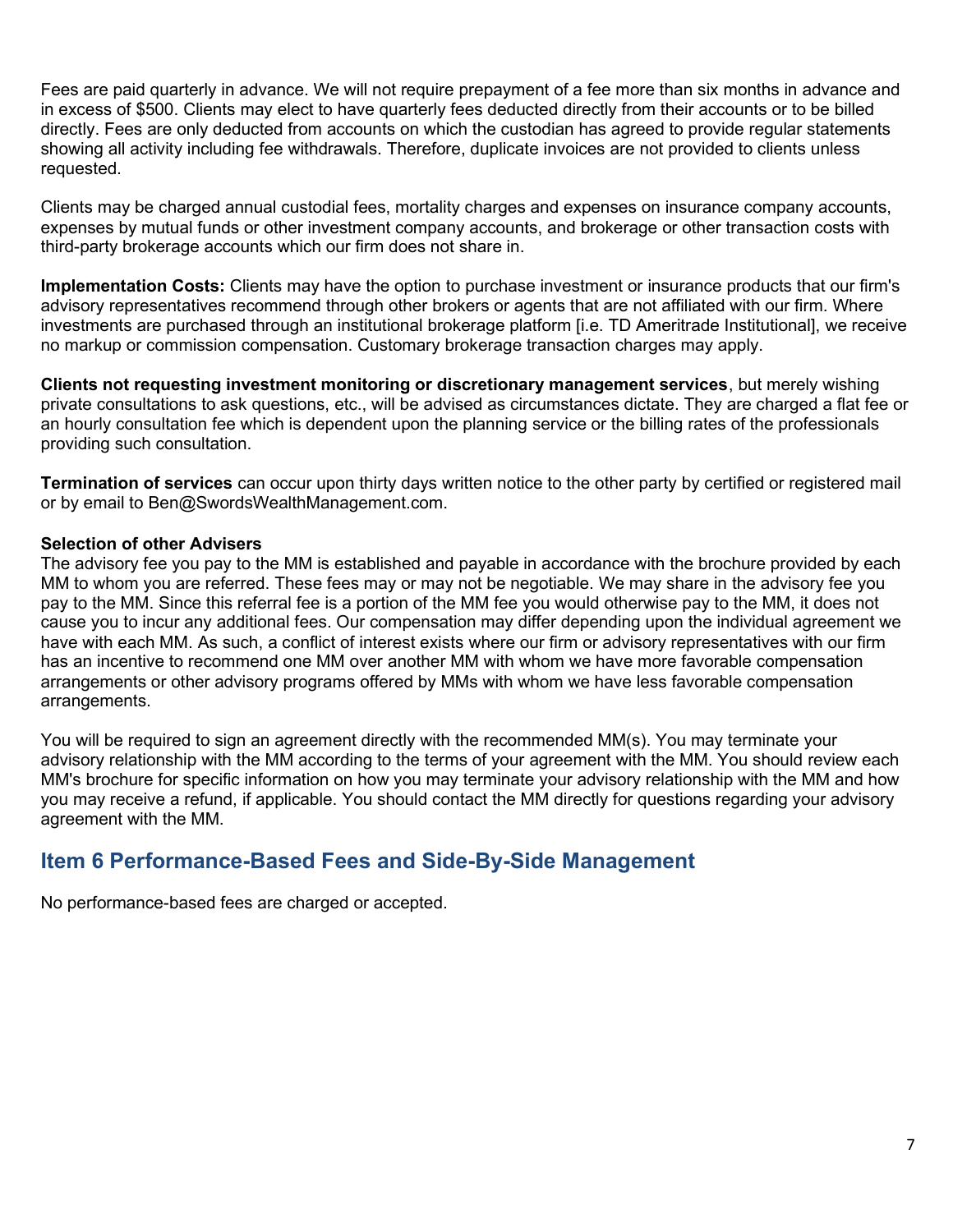## Item 7 Types of Clients

Our firm generally makes available investment advisory services to individuals, retirement, pensions and profitsharing plan account owners [including IRA or 401(k) accounts], trusts, estates or charitable organizations or corporations or business entities other than those previously mentioned.

Generally, our clients are individual family households and all registration types owned by the individuals of that household [i.e. IND, JTWROS, CP, IRAs, 401(k), etc.].

While there is no minimum account size, normally, household investments are suggested to be a minimum of \$200,000.

## Item 8 Methods of Analysis, Investment Strategies and Risk of Loss

Our security analysis methods include charting, fundamental analysis, technical analysis and cyclical analysis. We use the following sources of information: consultation with other investment advisers, financial newspapers and magazines [both hard copy and online], research materials prepared by others, corporate rating services, timing services, annual reports, prospectuses, filings with Securities and Exchange Commission, and company press releases. Investing in securities involves risk of loss the clients should be prepared to bear. Complete loss of principal is possible.

We employ various investment strategies to implement our advice. Strategies generally fall into the following categories: long-term purchases (securities held at least a year); short-term purchases (securities sold within a year); trading (securities sold within 30 days); short sales; margin transactions; option writing, including covered options, uncovered options spreading strategies.

Strategic investment strategies such as the "Asset Allocation" will be impacted by various market trends. A "bullish" trend in equities may cause the equity portion of the strategy to achieve normal returns while the fixed income portion may lose money. A "bearish" trend in equities may cause the equity portion of the strategy to lose money while the fixed income portion may gain. A "neutral" or indeterminate trend in equities may warrant a reduction in equity exposure awaiting clarification. Under some circumstances, both equity and fixed income assets will lose principal at the same time.

Periodically, a trend weighting strategy is developed and approved by the client to assist in guiding investment management of a client's discretionary accounts. The plan is used in conjunction with the Asset Allocation to rebalance or reallocate and/or to under weight or over weight certain portions of their investment allocation to reflect changes in the dominant trend of major market indices; whether good ("bullish"), bad ("bearish"), or in the middle ("indeterminate"). In this way, advisory services are further tailored to Client's unique individual objectives and risk profile.

Tactical investment strategies for some or all accounts of the household attempt to reduce investment risk. Through technical analysis and relative strength weighting, underperforming investments may be under weighted and stronger performing investments may be over weighted.

Regarding third party money managers, there is no guarantee that such management of these accounts will perform as intended. In addition, in some cases such strategies involve more frequent trading which can increase brokerage and other transaction costs and taxes and, therefore, decrease overall performance. Specific equities such as single stock ownership involve significant risks. Business management risk, industry risk, and legal risk are involved in addition to normal market risk. Complete loss of principal is possible. Diversification through multiple asset ownership or mutual funds or index funds may lower risk compared to single stock ownership.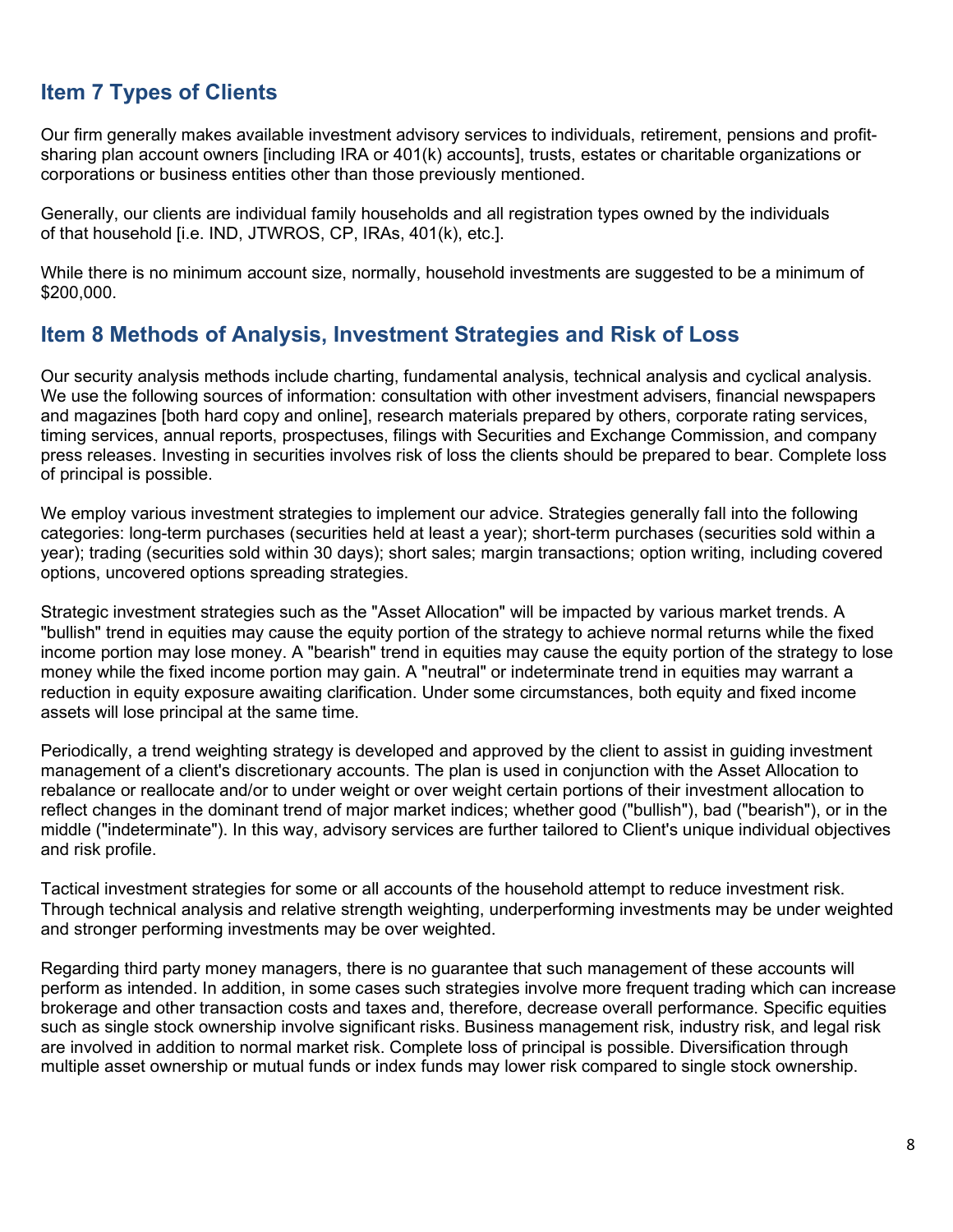## Item 9 Disciplinary Information

Neither our firm nor any of our management persons has any reportable disciplinary information.

## Item 10 Other Financial Industry Activities and Affiliations

Our firm's representatives may be engaged in business activities other than giving investment advice on behalf of our firm.

The firm's advisory representatives are personally involved in insurance sales. For these services, they receive commission compensation in addition to any compensation they receive from the firm as advisory representatives to firm clients. To the extent they receive compensation for insurance sales to a firm client and also may receive fee compensation paid by a firm client, a conflict of interest exists. Such conflicts are disclosed in this brochure. In order to mitigate these conflicts, the firm will never charge an advisory fee on insurance products for which they receive a commission. Clients are under no obligation to purchase products Swords Wealth Management, LLC or its management persons may recommend, or to purchase products or services through Swords Wealth Management, LLC, or its management persons.

Recommendation of Other Advisers -We may recommend that you use a third-party adviser ("MM") based on your needs and suitability. We may receive compensation from the MM for recommending that you use their services. These compensation arrangements present a conflict of interest because we have a financial incentive to recommend the services of the third-party adviser. We mitigate these conflicts by disclosing the amount of the fees clearly before the investment is made. You are not obligated, contractually or otherwise, to use the services of any MM we recommend.

## Item 11 Code of Ethics, Participation or Interest in Client Transactions and Personal Trading

Our firm's representatives may maintain accounts at TD Ameritrade Institutional, Inc. ("TD") and may effect transactions in their own account as recommended to clients who hold securities at TD or other similar brokerage accounts. Investments of advisory representatives will be bought and sold on the same basis as the client. In most instances, the positions would be so small and would have an immaterial impact on the pricing or performance of the security.

Code of Ethics: Our firm has adopted a Code of Ethics Policy ["Policy"] to mitigate conflicts of interest from personal trading by associated persons and has established standards of conduct expected of its associated persons. We have set forth in the "Policy" statements of general principles, required course of conduct, reporting obligations, and review and enforcement of the Policy. We will provide a copy of the Code of Ethics Policy to our clients or prospective clients upon written request.

Individuals associated with our firm may buy or sell for their personal account(s) investments identical to those recommended to clients. It is the express policy of our firm that employees shall not have priority in any purchase or sale over clients' accounts. The Policy requires specific course of conduct and implicit fair dealing in all relationships with clients including in trading personal accounts.

Front-running -executing personal trades before pending client orders to take advantage of potential price action is strictly prohibited. All associated persons are expected to adhere strictly to the guidelines of the Policy.

In addition, our firm maintains and enforces written policies reasonably designed to prevent the misuse of material non-public information by any person associated with our firm.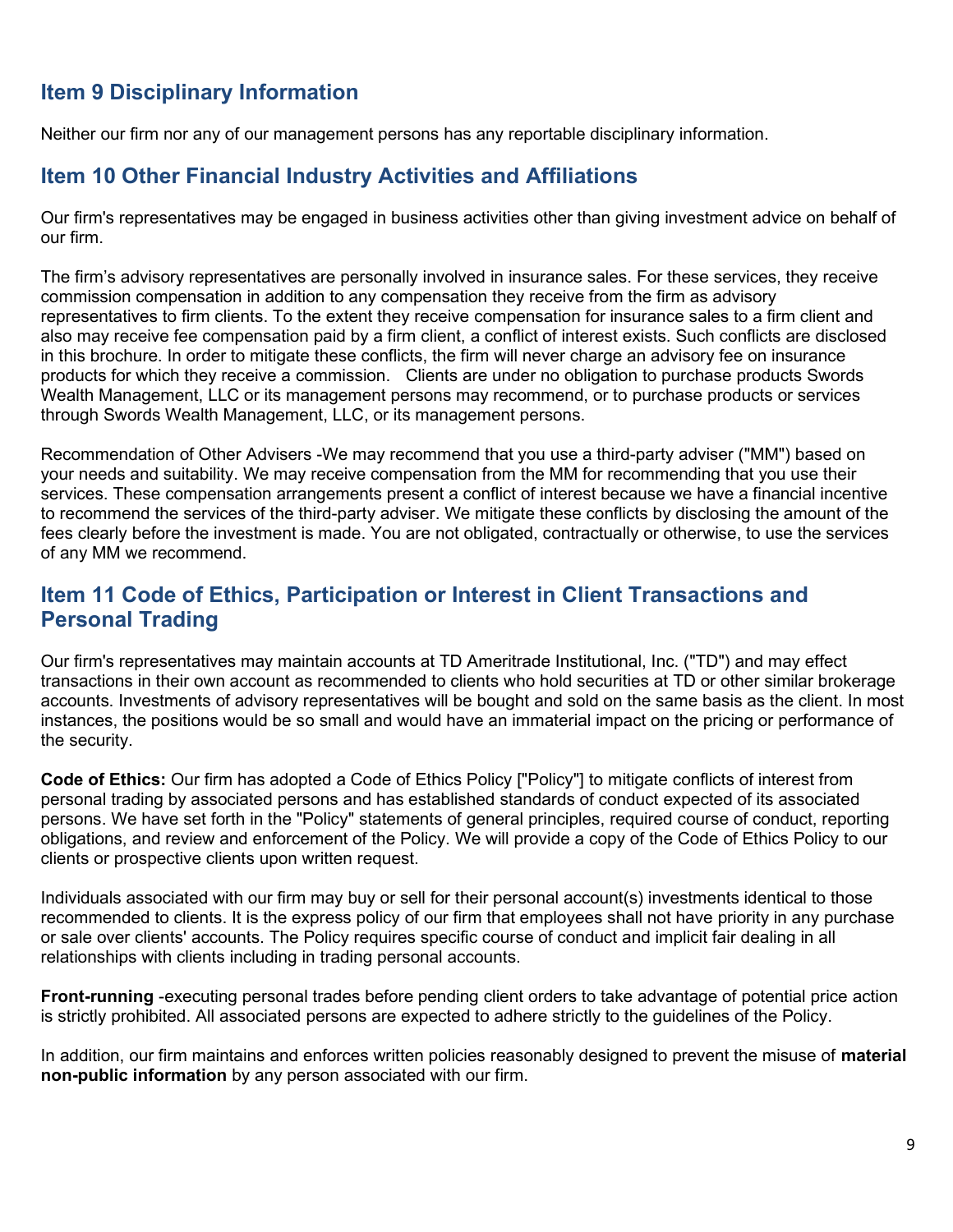## Item 12 Brokerage Practices

Our firm receives no soft dollar benefits from recommending a broker dealer or brokerage platform to clients. Further, we cannot directly or indirectly cause brokerage commissions to be marked up or marked down.

The firm receives no client referrals from a broker dealer or third-party brokerage platform referral. As a general rule, we recommend brokerage platforms/custodians that offer clients good order execution and favorable commission prices. We have found TD Ameritrade Institutional to be one such custodian. Normally, client accounts are maintained with only one custodian, however, where situations compel a second custodian, we will not hesitate to advise such. We do not require our clients to direct brokerage.

Clients may be allowed to direct brokerage; however, such direction may result in higher brokerage commissions because we would be unable to aggregate orders to reduce transaction costs or the client may receive less favorable prices.

In some circumstances, **orders to purchase or sell securities may be aggregated** for efficiency, favorable prices, and/or discounted brokerage commission, if available.

Today, many mutual funds impose **short-term redemption fees**. In recent rule-making (Rule 22c-2 of the Investment Company Act), the SEC appears to be encouraging, though not mandating, the use of short-term redemption fees in order to curb unsavory trading practices that may disadvantage other investors in the same fund. Rule 22c-2 permits registered open-end investment companies to impose a redemption fee not to exceed 2% of the amount redeemed. We will occasionally use accounts held directly at a mutual fund family or variable annuity group or have placed their assets on a brokerage platform where we may use mutual funds as part of the client's allocation. Our firm's philosophy is to invest client accounts in the appropriate mix of investments under the current market conditions. As those conditions change and our investment work changes, client allocations are adjusted. Because our approach is active, there may be instances where the short-term redemption fee is incurred (especially on new accounts).

### Item 13 Review of Accounts

All reviews are performed by professional employees as financial planners, not by paraprofessionals or clerical employees. Accounts are reviewed as required by changing economic, investment, or client circumstances. Clients must request reviews unless under continual monitoring and discretionary management, in which case periodic reviews are initiated by the advisory representative. There is no specified number of accounts for each reviewer. Ben Dean is the reviewer for our firm.

Comprehensive financial planning clients receive an **initial financial planning report/action plan**. For piecemeal planning or for consultations, clients receive a summary of recommendations and related action items. Investment monitoring and discretionary management clients receive a quarterly report summarizing their asset diversification including estimates of a breakdown by type of asset and overall investment performance.

Periodic client meetings incorporate asset re-allocation discussion based on current position reports of asset diversification by time horizon and risk/reward. An Asset Allocation and a trend weighting strategy are reviewed. Cash management plans are reaffirmed.

## Item 14 Client Referrals and Other Compensation

We do not provide anyone outside our practice with an economic benefit for client referrals. The firm does not receive any economic benefits for providing investment advice or other advisory services.

As disclosed under Item 5 (Fees and Compensation) in this brochure, our firm may receive compensation (solicitor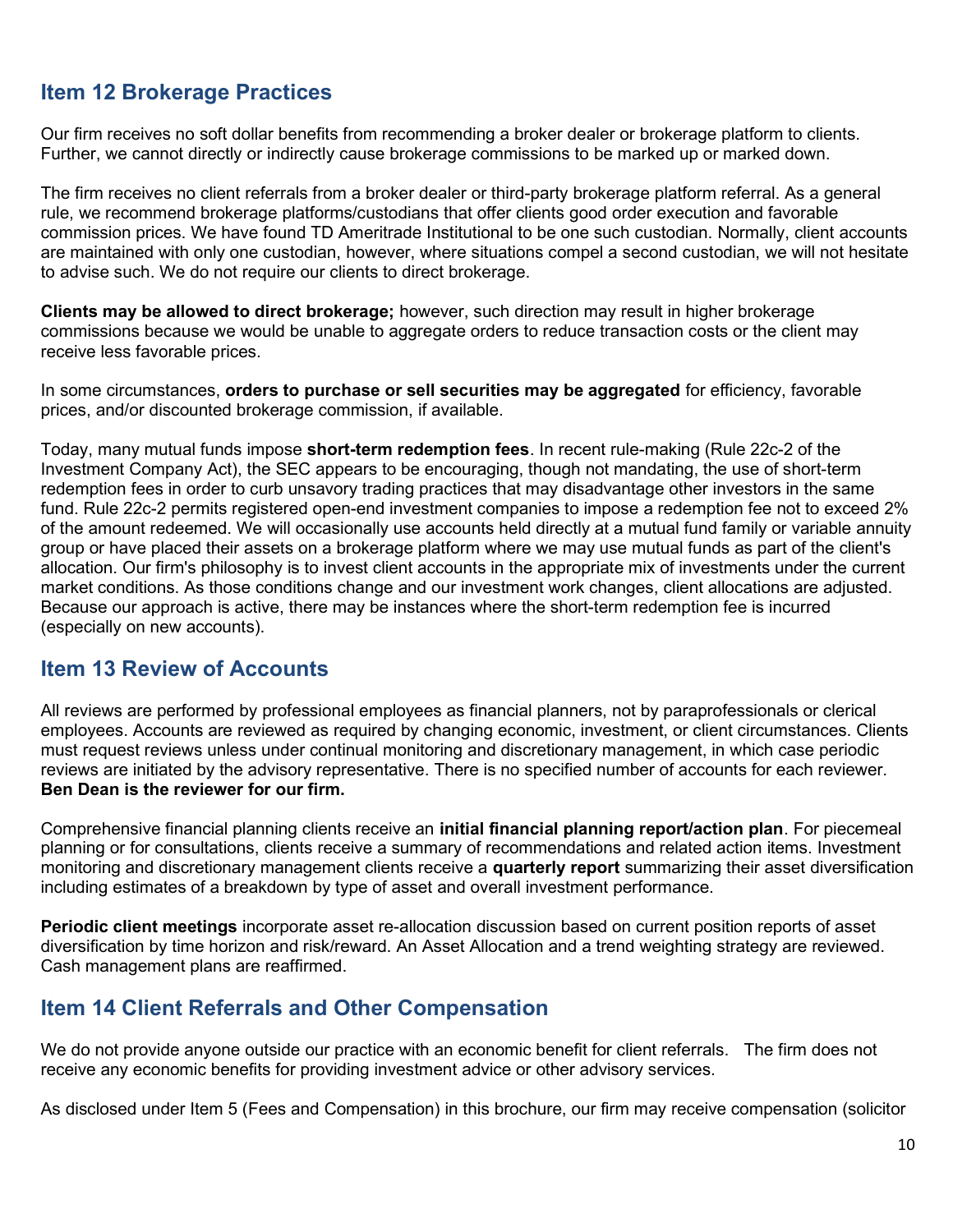fees) from third-party money managers for referring clients. For information on the conflicts of interest these types of arrangements present and how we address the conflicts, please refer to Item 5 of this brochure.

## Item 15 Custody

Our firm does not maintain custody of any Client funds or securities. Qualified custodians, brokerage companies, or mutual fund companies provide statements to Clients either by mail or electronically.

Household investment reports furnished by our firm should be compared with account statements received from qualified custodians.

## Item 16 Investment Discretion

We may have authority to determine, without obtaining specific client consent, certain securities and amounts to be bought or sold in the client's "discretionary" accounts. Specific accounts allowed this authority are listed on the "Financial and Investment Advisory Agreement -Schedule 1 [1] Discretionary Investment Portfolio Assets." At any time, client may amend Schedule 1[1] to restrict discretionary authority.

In general, clients may limit discretionary authority of accounts by placing accounts on Schedule 1 [2] [i.e. " Nondiscretionary Investment Portfolio Assets"] of the advisory agreement.

## Item 17 Voting Client Securities

The firm does not accept the authority to vote client securities. The advisory agreement specifically disclaims this authority.

Clients will receive their proxies or other solicitations directly from their custodian or transfer agent.

## Item 18 Financial Information

We do not require or solicit prepayment of more than \$500 in fees per client, six months or more in advance.

We do not currently have any financial condition that reasonably could be expected to impair our ability to meet contractual commitments to clients.

Neither the firm nor its advisers have been the subject of any bankruptcy petition in the past 10 years.

#### Item 19 Requirements for State-Registered Advisers

Ben Dean is the only management person of our firm. Please refer to the ADV Part 2B Brochure Supplement for his adviser background information.

Our firm is not compensated for advisory services with performance-based fees. Our firm and our management personnel do not have any reportable arbitration claims, civil, self-regulatory organization proceedings or administrative proceedings.

Our firm does not have a material relationship or arrangement with any issuer of securities.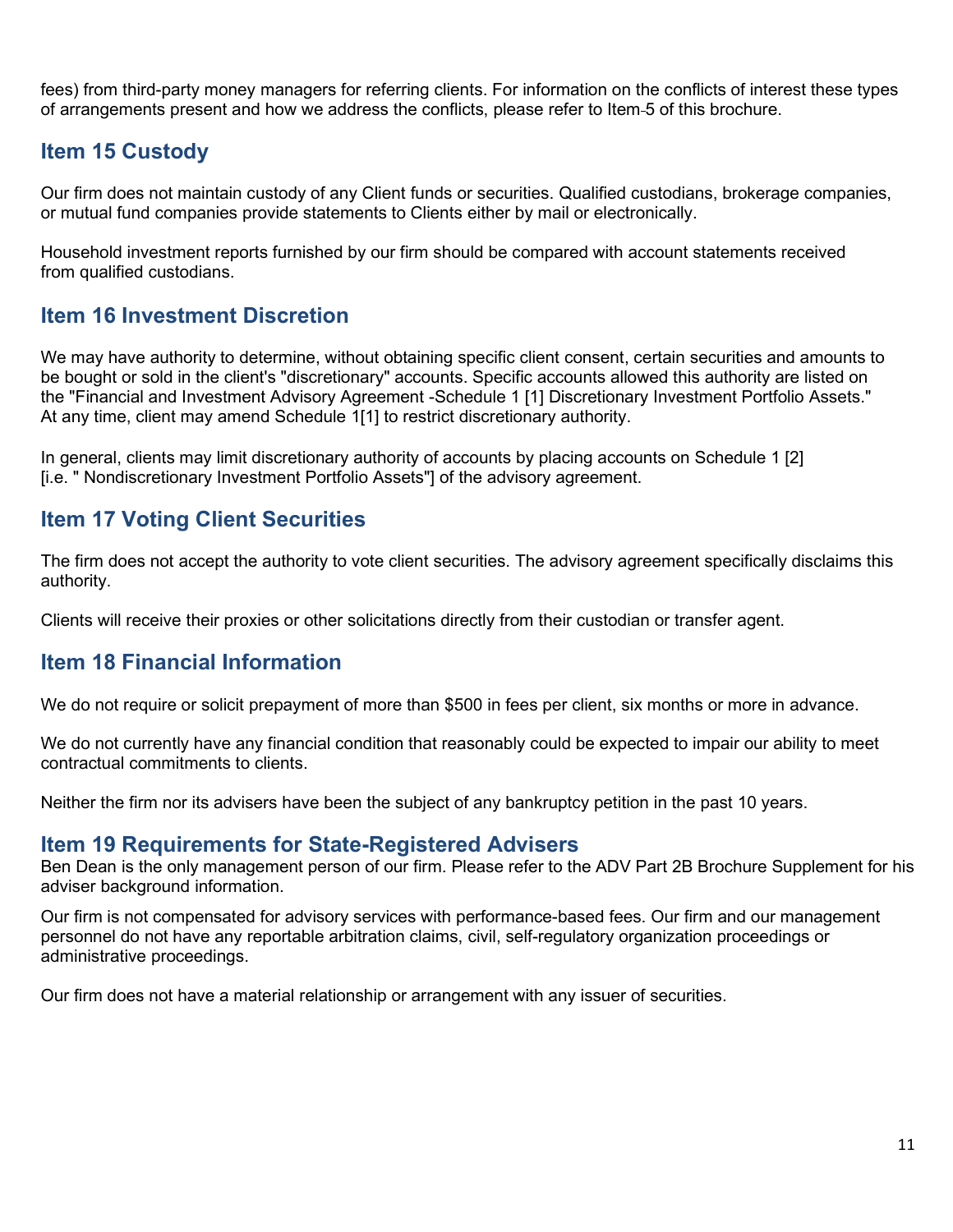Form ADV Part 2B Brochure Supplement for:

# Benjamin Herschel Dean

#### Official Contact information:

Swords Wealth Management, LLC 17074 Interstate Hwy 20 West Lindale, TX 75771

903-526-6669 or 903-881-0444

#### Email: Ben@SwordsWealthManagement.com

March 31, 2022

This brochure supplement provides information about Ben Dean that supplements the firm's brochure. You should have received a copy of that brochure. Please contact us if you did not receive the Form ADV Part 2A firm brochure or if you have any questions about the contents of this supplement.

Additional information about our advisors is available on the SEC's website at www.adviserinfo.sec.gov or www.swordswealthmanagement.com.

Please retain this Form ADV Part 2B Brochure Supplement for future reference, as it contains important information. We will provide you with an updated copy of this Brochure only if there are material changes to the information in Item 3 (Disciplinary Information).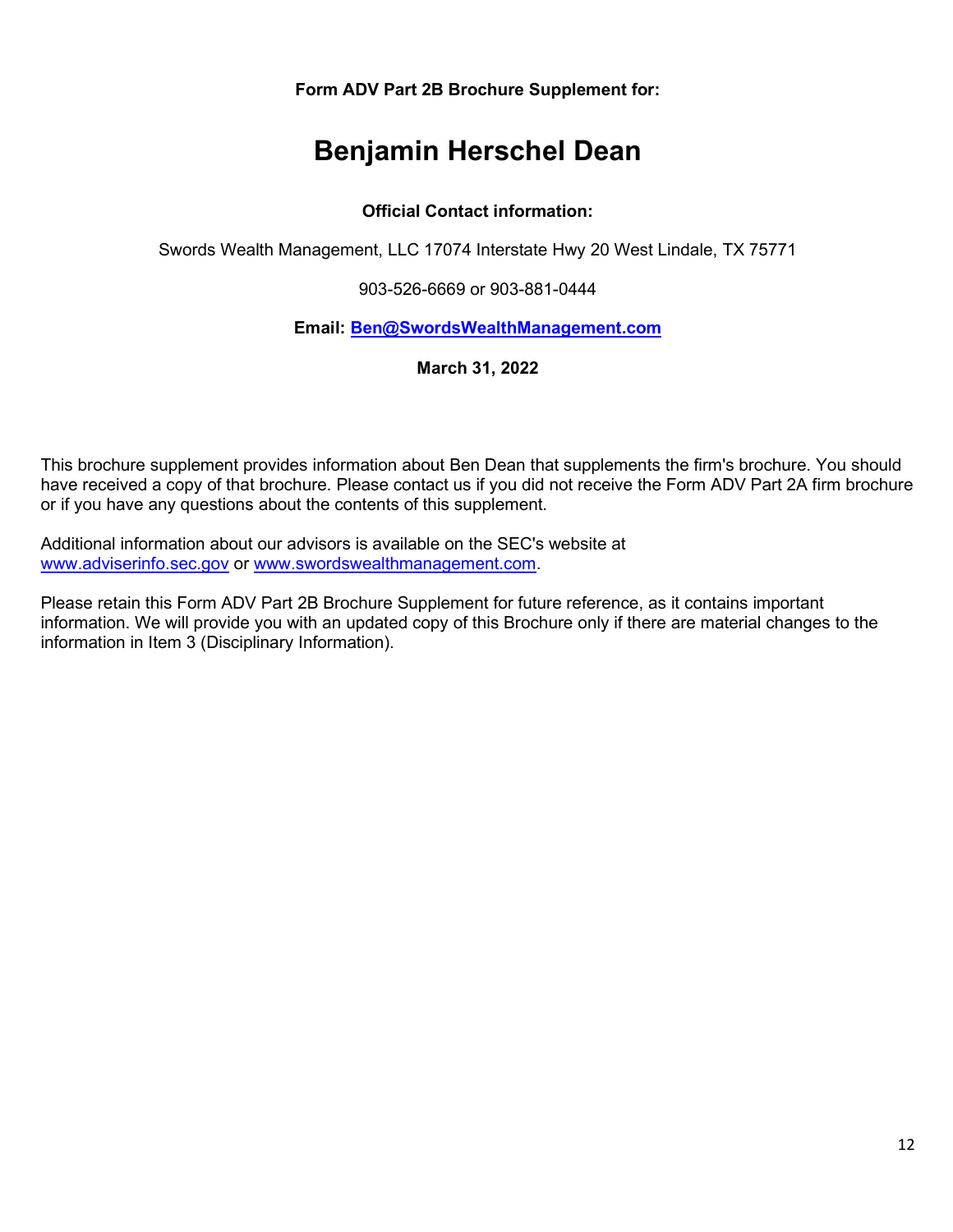## Item 2 Educational Background and Business Experience

The business background information provided below is for the last five years.

#### Your Financial Adviser: Benjamin H. Dean

Year of Birth: 1963 Education: University of North Texas, Denton, TX, BBA, 1986

#### Business Background:

- Swords Wealth Management, L.L.C., Manager/Advisor, 08/31/2020 to Present
- Swords Wealth Management, L.L.C., Co-Manager/Advisor, 10/2014 to 08/31/2020
- Concorde Investment Services L.L.C., Registered Representative, 02/2014 -02/2014
- Onyx Wealth Advisors, Inc. Director of Adviser Services, 04/2008 -12/2013
- Cambridge Legacy Securities, L.L.C., Registered Representative, 04/2008 -04/2012

Ben has experience in the areas of Financial Planning, Investment Advice, Asset Allocation, Investment Monitoring Services, Securities Transactions, and Insurance Sales. Ben is the chief compliance officer for Swords Wealth Management, LLC.

Certifications: • Certified Financial Planner (CFP)-(Status-Active) CFP ® 's are licensed and regulated by the CFP Board. The CFP Board is a non-profit organization acting in the public interest by fostering professional standards in personal financial planning through its setting and enforcement of the education, examination, experience, ethics and other requirements for CFP® certification. The CFP® certification marks identify professionals who have met the high standards of competency and ethics established and enforced by the CFP Board. CFP Board's Standards of Professional Conduct require CFP® professionals to act in their clients' best interests. CFP Board's Continuing Education (CE) requirement is designed to increase the professional competency of CFP® professionals. Every two years, CFP® professionals must complete 30 hours of CE accepted by CFP Board, including two hours of CFP Board-approved Ethics CE that focuses on CFP Board's Standards of Professional Conduct.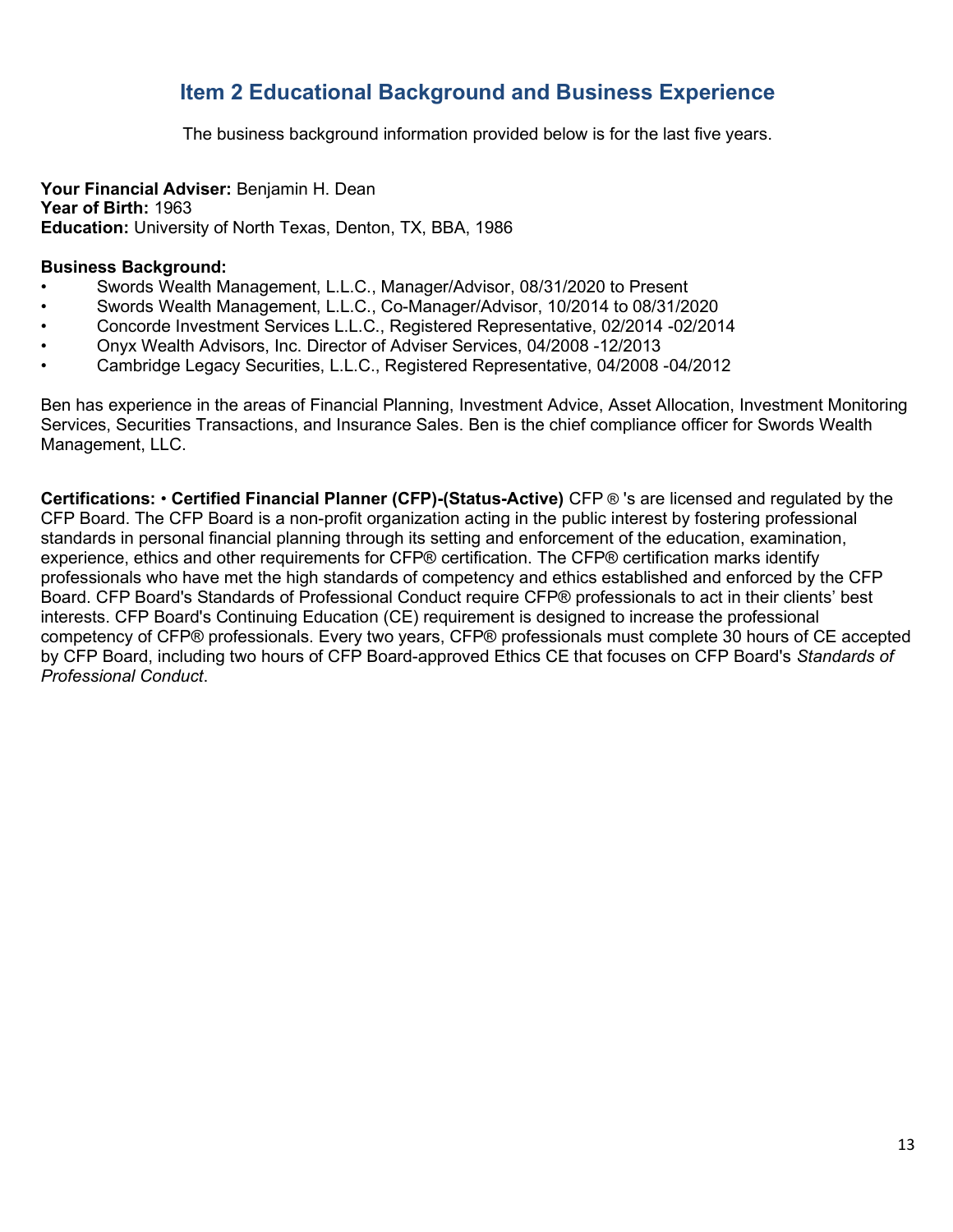## Item 3 Disciplinary Information

Ben does not have, or has never had, any disciplinary disclosures.

## Item 4 Other Business Activities

Ben is engaged in business other than giving investment advice. Ben is also an independent insurance agent and spends less than 5% of his professional time on this other business activity.

Please refer to the Fees and Compensation section and the Other Financial Industry Activities and Affiliations section of the ADV Part 2A firm brochure for additional disclosures on this topic.

## Item 5 Additional Compensation

Please refer to the Fees and Compensation section and the Other Financial Industry Activities and Affiliations section of the ADV Part 2A firm brochure for disclosures on Ben's receipt of additional compensation as a result of his activities as an insurance agent.

## Item 6 Supervision

Ben Dean is the Chief Compliance Officer and supervises the activities of the firm's advisors. Ben can be reached at 903-526-6669.

### Item 7 Requirements for State Registered Advisers

Ben does not have and has never had, any reportable arbitration claims, has not been found liable in a reportable civil, self-regulatory organization or administrative proceeding, and has not been the subject of a bankruptcy petition.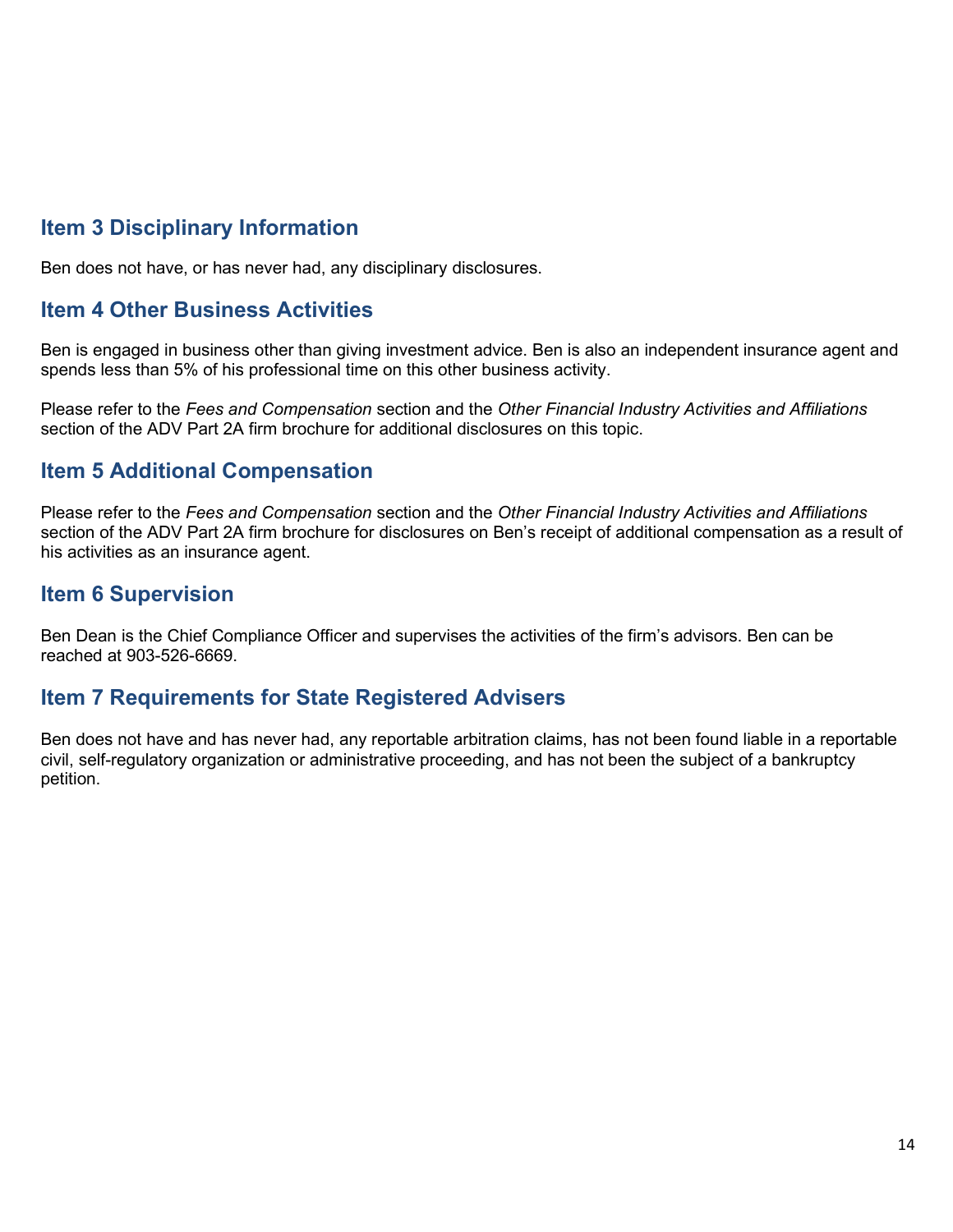Form ADV Part 2B Brochure Supplement for:

# David Michael Breedlove

#### Official Contact information:

Breedlove Insurance and Financial Services, 613 Chase Dr., Tyler, TX 75701-9424

903-581-4036

Email: Mike@BreedloveFinancial.com

March 31, 2022

Swords Wealth Management, LLC, 17074 Interstate Highway 20 West, Lindale, TX 75771

This brochure supplement provides information about Mike Breedlove that supplements the firm's brochure. You should have received a copy of that brochure. Please contact us if you did not receive the Form ADV Part 2A firm brochure or if you have any questions about the contents of this supplement.

Additional information about our advisors is available on the SEC's website at www.adviserinfo.sec.gov or www.swordswealthmanagement.com.

Please retain this Form ADV Part 2B Brochure Supplement for future reference, as it contains important information. We will provide you with an updated copy of this Brochure only if there are material changes to the information in Item 3 (Disciplinary Information).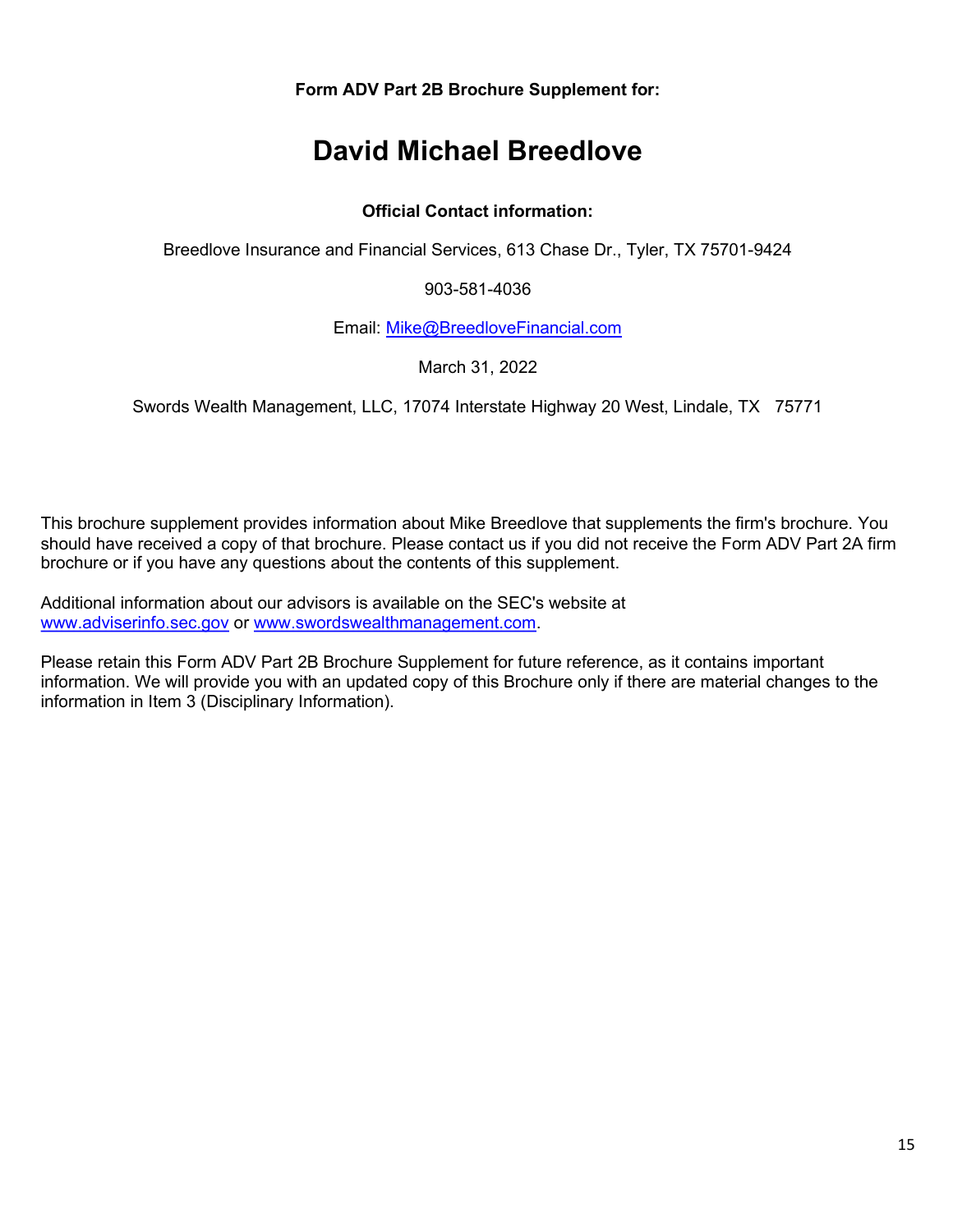## Item 2 Educational Background and Business Experience

The business background information provided below is for the last five years.

#### Your Financial Adviser: David Michael Breedlove

Year of Birth: 1945 Education: Bachelors of Business Administration, University of Texas – Arlington, 1969

#### Business Background:

- Swords Wealth Management, LLC, Adviser, 10/31/2020 to Present
- Breedlove Insurance and Financial Services, Owner/Agent, 04/13/1966 to Present
- Concorde Asset Management, LLC, Investment Adviser Representative, 11/2013 to 10/31/2020
- Concorde Investment Services LLC, Registered Representative, 04/2012 to 10/31/2020
- Onyx Wealth Advisors, Inc. Investment Adviser Representative, 02/2007 -12/2013
- Cambridge Legacy Securities, L.L.C., Registered Representative, 02/2007 -04/2012

Mike has experience in the areas of Financial Planning, Investment Advice, Asset Allocation, Investment Monitoring Services, Estate Planning, Annuity Planning, and Life Insurance Sales.

Certifications: • Chartered Financial Consultant® (ChFC®) A Chartered Financial Consultant® must complete the most extensive educational program required for any financial services credential. Each ChFC® has taken nine or more college-level courses on all aspects of financial planning from The American College of Financial Services, a non-profit educator with the highest level of academic accreditation.

The average study time for the program is over 400 hours, and advisers frequently spend years earning this coveted distinction. Each ChFC® must also complete a minimum of 30 hours of continuing education every two years and must meet extensive experience requirements to ensure that their clients get the professional financial advice they need.

• A Chartered Life Underwriter® (CLU®) is a financial professional with extensive knowledge of life insurance providing guidance on types and amounts of life insurance and annuities.

• The Chartered Advisor in Philanthropy® (CAP®) designation provides comprehensive education on the strategies of philanthropic planning in order to assist clients in applying the best tax strategies, tools, and techniques for charitable giving.

• The Accredited Estate Planner® (AEP®) designation is a graduate level specialization in estate planning awarded by the National Association of Estate Planners & Councils (NAEPC) to recognize estate planning professionals who meet stringent requirements of experience, knowledge, education, professional reputation, and character.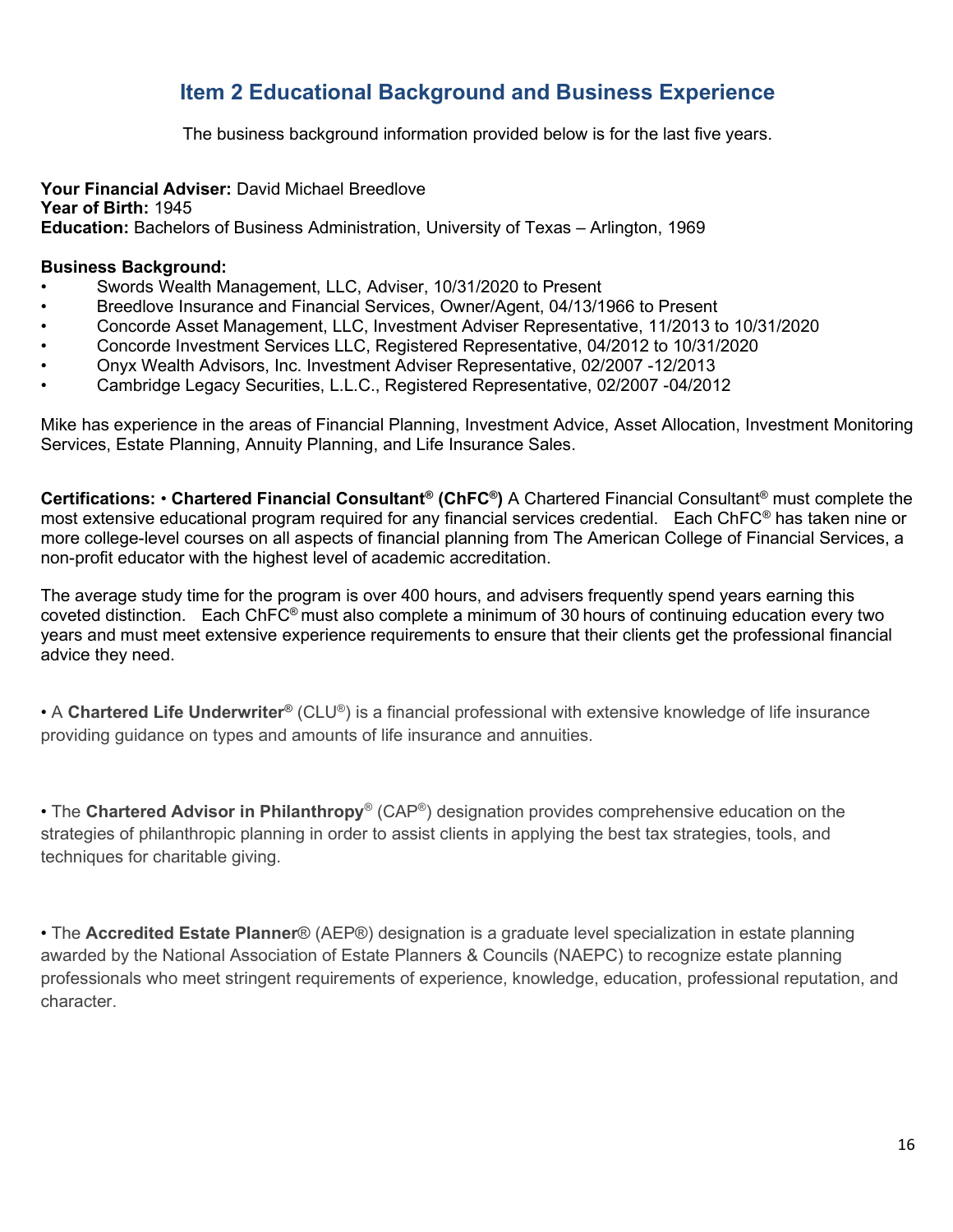## Item 3 Disciplinary Information

Mike does not have, or has never had, any material disciplinary disclosures.

### Item 4 Other Business Activities

Mike is engaged in business other than giving investment advice. Mike is also a licensed insurance agent and spends more than 60% of his professional time on this other business activity.

Please refer to the Fees and Compensation section and the Other Financial Industry Activities and Affiliations section of the ADV Part 2A firm brochure for additional disclosures on this topic.

## Item 5 Additional Compensation

Please refer to the Fees and Compensation section and the Other Financial Industry Activities and Affiliations section of the ADV Part 2A firm brochure for disclosures on Mike's receipt of additional compensation as a result of his activities as an insurance agent.

### Item 6 Supervision

Ben Dean is the Chief Compliance Officer and supervises the activities of the firm's advisors. Ben can be reached at 903-526-6669.

### Item 7 Requirements for State Registered Advisers

Mike does not have and has never had, any reportable arbitration claims, has not been found liable in a reportable civil, self-regulatory organization or administrative proceeding, and has not been the subject of a bankruptcy petition.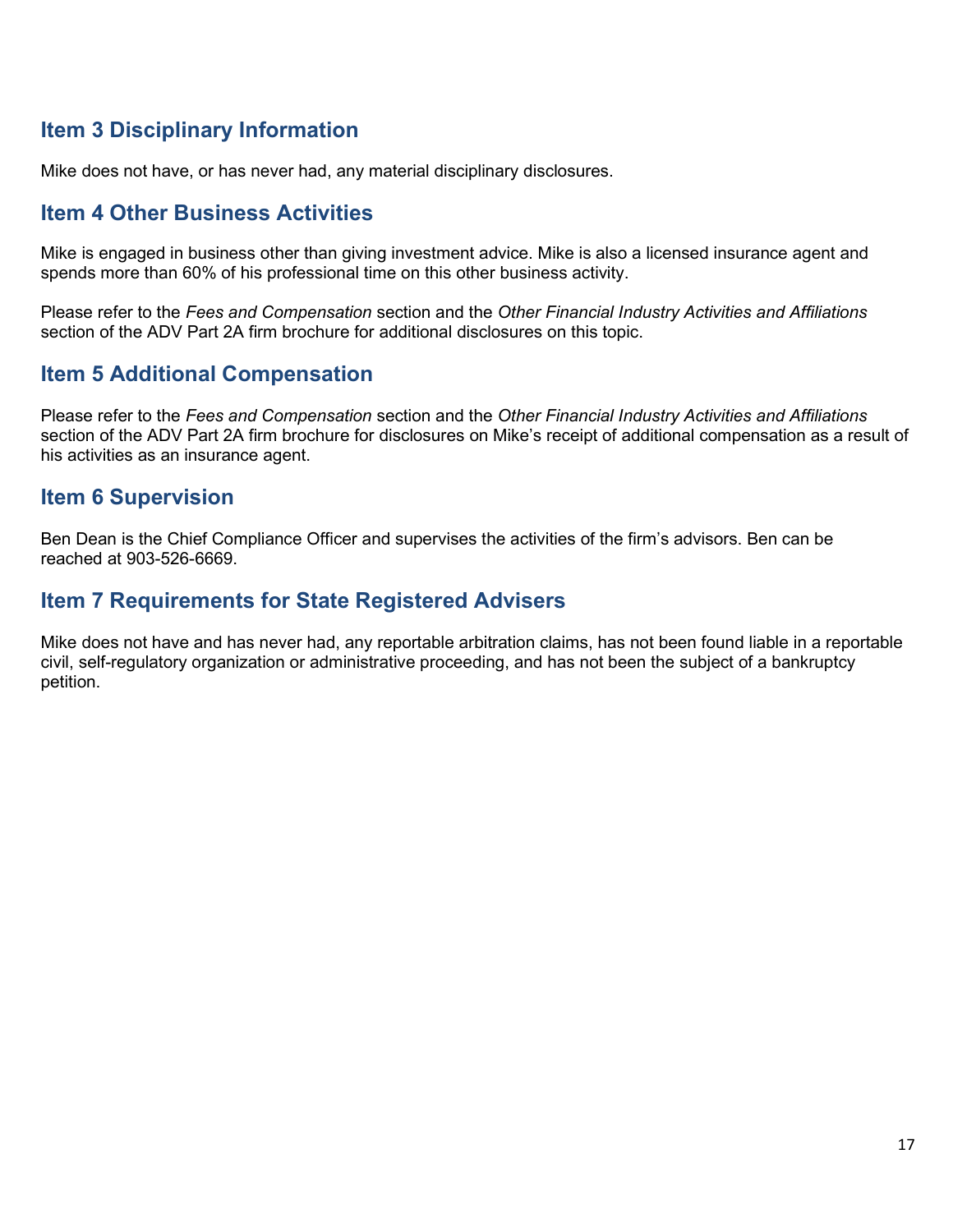Form ADV Part 2B Brochure Supplement for:

# Steve Anthony Swords

#### Official Contact information:

Swords Wealth Management, LLC 17074 Interstate Hwy 20 West Lindale, TX 75771

903-526-6669 or 903-881-0444

#### Email: Steve@SwordsWealthManagement.com

March 31, 2022

This brochure supplement provides information about Steve Swords that supplements the firm's brochure. You should have received a copy of that brochure. Please contact us if you did not receive the Form ADV Part 2A firm brochure or if you have any questions about the contents of this supplement.

Additional information about our advisors is available on the SEC's website at www.adviserinfo.sec.gov or www.swordswealthmanagement.com.

Please retain this Form ADV Part 2B Brochure Supplement for future reference, as it contains important information. We will provide you with an updated copy of this Brochure only if there are material changes to the information in Item 3 (Disciplinary Information).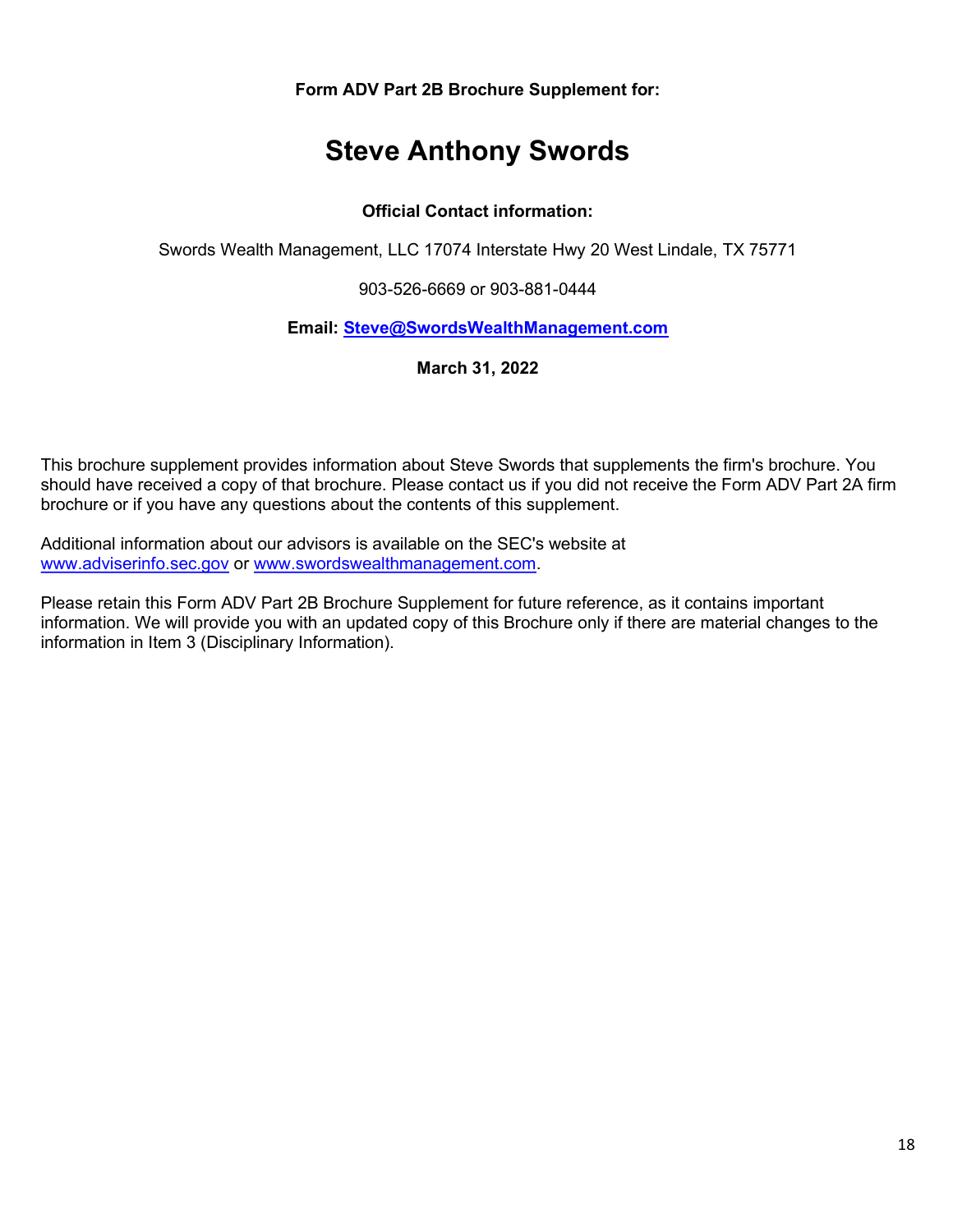## Item 2 Educational Background and Business Experience

The business background information provided below is for the last five years.

#### Your Financial Adviser: Steve A. Swords Year of Birth: 1954 Education:

- Austin College, Sherman, TX, B.A., 1976
- The University of Texas at Arlington, Candidate for Master of Accountancy

#### Business Background:

- Swords Wealth Management, L.L.C., Advisor 08/31/2020 to Present
- Swords Wealth Management, L.L.C., Co-manager/Advisor 01/2013 to 08/31/2020
- HD Vest Investment Services, Registered Representative, 11/2014 -01/2015
- Steve A Swords, Sole Proprietor, 01/1988-01/2013
- First Allied Securities, Inc., Registered Representative, 05/2012 -11/2012
- Cambridge Legacy Advisors, Inc., Investment Adviser Representative, 01/2012 -07/2012
- Cambridge Legacy Securities, L.L.C., Registered Representative, 07/2002 -05/2012

Steve has experience in the areas of Financial Planning, Limited Tax Preparation (non-public), Investment Advice, Investment Monitoring Services, Securities Transactions, and Insurance Sales.

#### Certifications:

• Certified Public Accountant (CPA)-(Status-Retired) CPA's are licensed and regulated by their state boards of accountancy. While state laws and regulations vary, the education, experience and testing requirements for licensure as a CPA generally include minimum college education (typically 150 credit hours with at least a baccalaureate degree and a concentration in accounting), minimum experience levels (most states require at least one year of experience providing services that involve the use of accounting, attest, compilation, management advisory, financial advisory, tax or consulting skills, all of which must be achieved under the supervision of or verification by a CPA), and successful passage of the Uniform CPA Examination. In order to maintain a CPA license, states generally require the completion of 40 hours of continuing professional education (CPE) each year (or 80 hours over a two year period or 120 hours over a three year period). Additionally, all American Institute of Certified Public Accountants (AICPA) members are required to follow a rigorous Code of Professional Conduct which requires that they act with integrity, objectivity, due care, competence, fully disclose any conflicts of interest (and obtain client consent if a conflict exists), maintain client confidentiality, disclose to the client any commission or referral fees, and serve the public interest when providing financial services. The vast majority of state boards of accountancy have adopted the AICPA's Code of Professional Conduct within their state accountancy laws or have created their own.